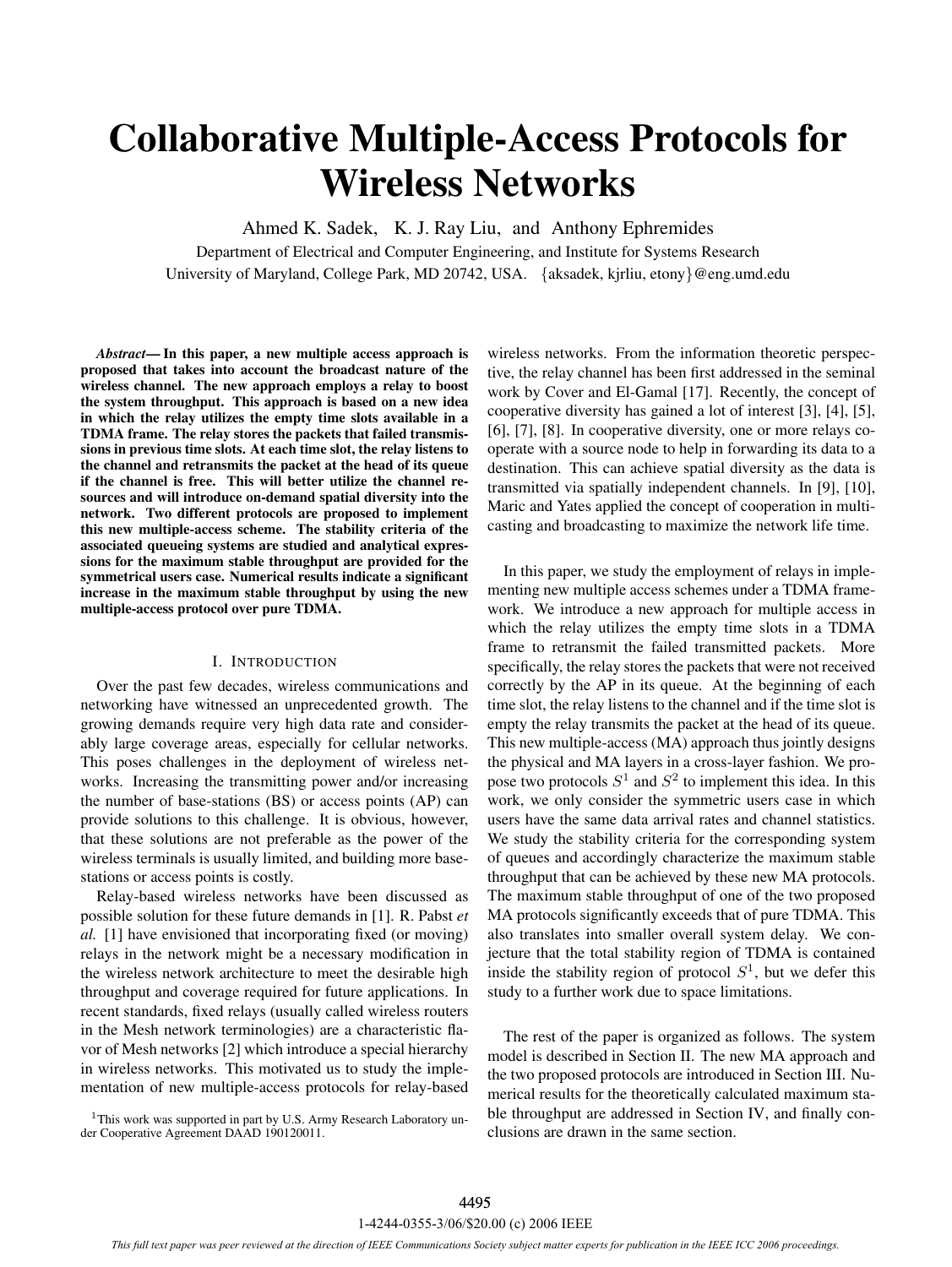## II. SYSTEM MODEL

We consider the uplink of a TDMA system in which  $N$ users are trying to communicate with an AP or a BS. Time is slotted, and each user is assigned a certain time slot. We assume a symmetric finite user scenario ( $N < \infty$ ) with infinite buffer length and packets arrival rate with mean  $\lambda/N$ . The arrival process follows a Bernoulli process. The wireless channel between any two nodes in the network is modeled as a Rayleigh flat fading channel with additive Gaussian noise.

As mentioned in the Introduction, we consider the availability of a fixed relay/wireless router (WR) that belongs to the infrastructure of the network, and we study the utilization of this relay to enhance the system performance. The performance here is measured by the maximum stable throughput that can be achieved by the network. The maximum stable throughput can be defined as follows.

*Definition 1:* The maximum stable throughput  $\lambda_{MST}$  is defined as the supremum of the stable data arrival rates, i.e., the system is stable if and only if the data arrival rate  $\lambda$  is smaller than  $\lambda_{MST}$ . Stability will be rigorously defined later.

Next, we model the signal received at any receiving terminal. Denote the set of transmitting nodes by  $\mathcal{T} = \{i, WR :$  $1 \leq i \leq N$ , which consists of the N users and the WR. Also denote the set of receiving nodes by  $\mathcal{R} = \{WR, AP\}$ which consists only of the WR and AP. The signal received at a receiving end can be modeled as

$$
y_{ij} = \sqrt{P}h_{ij}x_i + n_{ij}, \quad i \in \mathcal{T}, j \in \mathcal{R}, i \neq j,
$$
 (1)

where  $P$  is the transmitting power assumed the same for all transmitting terminals,  $h_{ij}$  is the channel gain between nodes  $i$  and  $j$  and is modeled as a zero mean, circularly symmetric complex Gaussian random variable. The variance of the channel gain takes values  $\sigma_s^2, \sigma_{sr}^2, \sigma_r^2$  which corresponds to the user-AP, user-WR(relay), and WR(relay)-AP links, respectively. The term  $x_i$  denotes the transmitted packet with unit power, and  $n_{ij}$  denotes the additive white Gaussian noise with zero mean and variance  $N<sub>o</sub>$ .

From (1), the received signal-to-noise ratio (SNR) of a signal transmitted between two terminals  $i, j$  can be calculated as

$$
\text{SNR}_{ij} = \frac{\mid h_{ij} \mid^2 P}{N_o}.
$$
 (2)

In this paper we characterize the success or failure of a packet reception by the outage event. Outage is defined as the event that the received SNR falls below a certain threshold  $\gamma$ , hence, the probability of outage  $P_O$  is defined as,

$$
\mathcal{P}_O = \mathcal{P}(\text{SNR}_{ij} \le \gamma). \tag{3}
$$

The SNR threshold  $\gamma$  is determined according to the application and the transmitter/receiver structure. If the received SNR is higher than the threshold  $\gamma$ , the receiver is assumed to be able to decode the received message with negligible probability of error. If an outage occurs, the packet is considered lost. This is equivalent to the capture model with the difference that the transmitted packets do not encounter interference from other users in our system [14], [13]. From (2), the outage probability in (3) can be calculated as follows

$$
\mathcal{P}_O = 1 - \exp(-\frac{\gamma}{SNR}),\tag{4}
$$

where SNR  $\in \{SNR_s = \frac{P\sigma_s^2}{N_o}, SNR_{sr} = \frac{P\sigma_{sr}^2}{N_o}, SNR_r =$  $\frac{P\sigma_r^2}{N_o}$  according to the transmitting and receiving ends.

### III. PROTOCOLS DESCRIPTION

In a pure TDMA system, if a user does not have a packet to transmit, his time slot remains idle, i.e., wasted channel resources. In the presence of a relay in the network, we can employ this relay to better utilize the channel resources. In this section, we introduce a novel multiple access approach based on employing relays in the wireless network. We describe two practical protocols to implement this novel approach and analyze their performance in terms of the maximum stable throughput. We will refer to these two protocols by  $S<sup>1</sup>$  and  $S^2$ .

First, we introduce the new multiple access approach. The relay, or WR, receives the packets transmitted by the users to the AP. In case of the event that the packet is not received correctly by the AP, the WR stores this packet in its queue, if the WR was able to decode this packet correctly. Hence, the WR's queue contains packets that have failed transmission. At the beginning of each time slot, the WR senses the channel to check whether the time slot is empty or not. If the time slot is empty the WR will retransmit the packet at the head of its queue, hence utilizing this channel resource that was previously wasted in pure TDMA. Moreover, this introduces spatial diversity in the network as the channel fades between different nodes in the network are independent. Next, we will introduce two protocols to implement this new idea and compare their performance in terms of the maximum stable throughput, and also compare their performance to that of TDMA.

# *A. Protocol* S<sup>1</sup>*: Implementation and Analysis*

The main characteristic of protocol  $S<sup>1</sup>$  is that when a user has a failed transmission in his time slot, and given that the WR was not able to deliver this packet during the rest of the TDMA frame and the turn comes again to this user, then this user retransmits this failed packet again even if he/she has new packets waiting transmission. To better understand the operation of this protocol we summarize it in the following steps.

- Time is slotted and TDMA is utilized for multiple access.
- At the beginning of a time slot, if a user has a new packet to transmit and has no backlogged packets then the user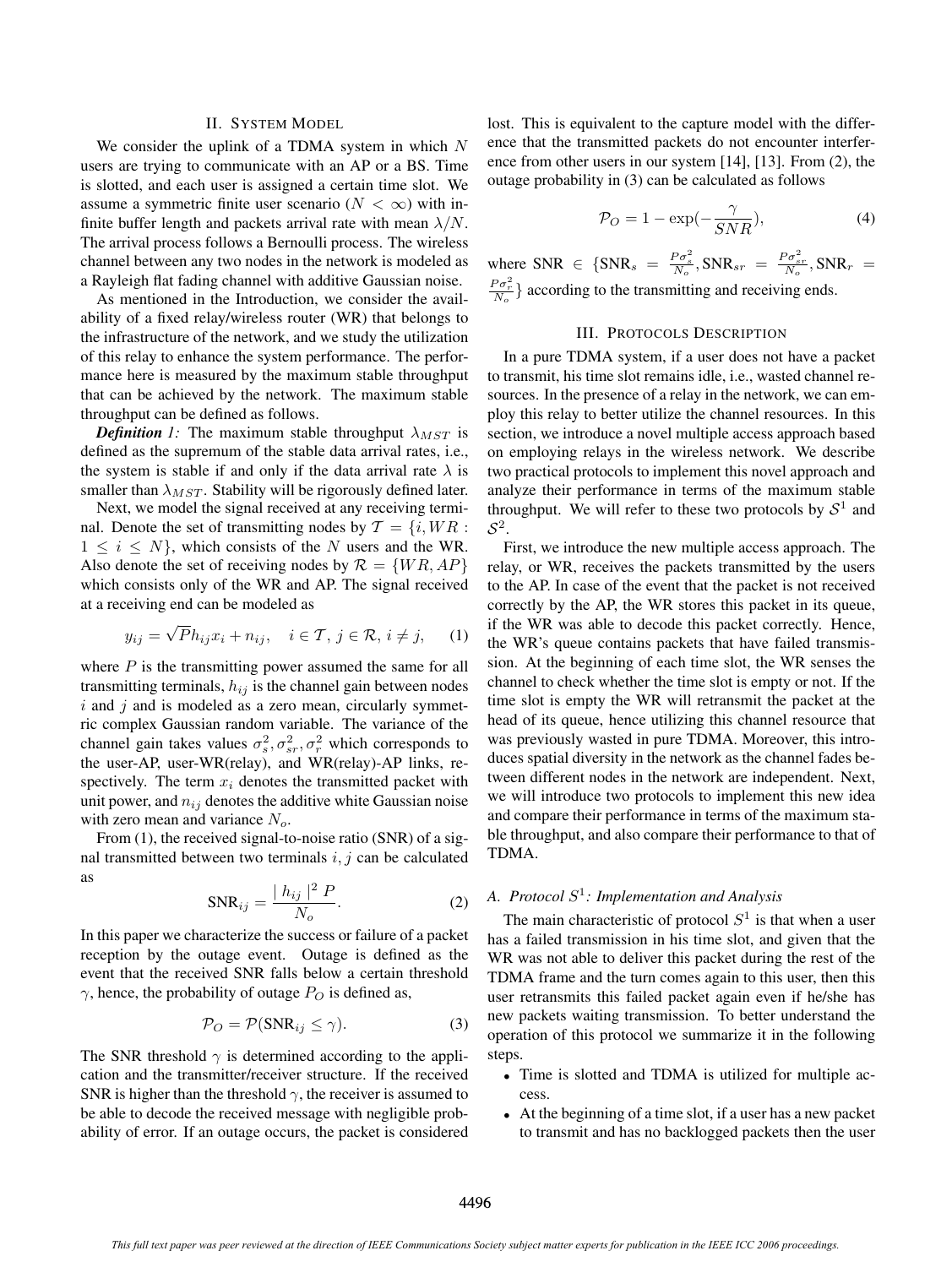transmits this packet to the AP. Due to the broadcast nature of the wireless channel, the WR can also receive the transmitted packet with certain success probability.

- If the packet is not received correctly by the AP, then the AP is going to feedback a negative acknowledgement (NACK) declaring the packet's failure. In this case, if the WR was able to receive the packet correctly then it stores this packet in its queue waiting for a retransmission.
- At the beginning of each time slot, the wireless router senses the channel to check if there is a transmission, if the channel is free then the wireless router transmits the packet at the head of its queue.
- At the beginning of a time slot, if the corresponding user has a failed transmitted packet, then the user is going to retransmit this packet even if he has new packets to transmit.

According to the above description of protocol  $S<sup>1</sup>$ , the WR's queue can at most have  $N$  backlogged packets, where  $N$ equals the number of users in the system. This follows because according to the protocol, the WR can have at most one packet from each user. Therefore, the WR's queue never overflows and the stability of the system is mainly determined by the stability of the users' queues.

Next we calculate the maximum stable throughput of protocol  $S<sup>1</sup>$ . Denote the size of the queues of the transmitting nodes, set T, at any time t by the vector  $q^t$  =  $[q_1^t, q_2^t, \cdots, q_{WR}^t]$ . We adopt the definition of stability used in [11]

*Definition* 2: Queue  $i \in \mathcal{T}$  of the system is stable, if

$$
\lim_{t \to \infty} \mathcal{P}\{q_i^t < x\} = F(x) \quad \text{and} \quad \lim_{x \to \infty} F(x) = 1. \tag{5}
$$

If

$$
\lim_{x \to \infty} \lim_{t \to \infty} \inf \mathcal{P}\{q_i^t < x\} = 1,\tag{6}
$$

the queue is substable.

From the definition, if a queue is stable then it is also substable. If a queue is not substable, then it is unstable.

The multidimensional stochastic process  $q<sup>t</sup>$  is an irreducible and aperiodic Markov chain with countable number of states. According to the definition of stability, the Markov chain is stable if and only if there is a positive probability for every queue of being empty [16], i.e.,

$$
\lim_{t \to \infty} \mathcal{P}\{q_i(t) = 0\} > 0. \tag{7}
$$

If the arrival and departure processes of a queueing system are strictly stationary, then one can apply Loynes's theorem to check for stability conditions [12]. This theorem states that, if the arrival process and the departure process of a queueing system are strictly stationary, and the average arrival rate is less than the average departure rate, then the queue is stable;

if the average arrival rate is greater than the average departure rate then the queue is unstable. We will not consider the boundary conditions in this work.

The system of queues in  $S<sup>1</sup>$  are interacting. The reason behind this is the fact that serving the failed packets of a certain queue depends on how often the other queues empty. More specifically, if we just have two users, i.e.  $N = 2$ , and one of the two users' queues was empty for a long time, then the WR serves the lost packets from the other user more often. On the other hand, if one of the two users queues never empties, then the other user will never get served by the WR. Studying stability conditions for interacting queues is a difficult problem that has been studied in the context of ALOHA systems, i.e., random access systems [15], [16]. Rao and Ephremides [15] introduced the concept of dominant systems to help finding bounds on the stability region of a system of interacting queues. This was studied in the context of random access, and the dominant system was defined in a way to help decouple the interacting queues. The dominant system in [15] was defined by allowing a set of users who have no packets to transmit to continue transmitting dummy packets. In our system  $S<sup>1</sup>$ , we define the dominant system in a different way that suits the TDMA framework and the employed WR in order to help decouple the interaction of the queues and hence analyze the system performance. We define the dominant system for  $S^1$  as follows. For  $1 \le j \le N$ , define  $S_j^1$  as

- 1) Arrivals at queue i in  $S_j^1$  is the same as  $S^1$ .
- 2) The channel realizations  $h_{kl}$ , where  $k \in \mathcal{T}$  and  $l \in \mathcal{R}$ , for both  $S_j^1$  and  $S^1$  are identical.
- 3) The noise generated at receiving ends of both systems are identical.
- 4) The WR does not serve the first j queues in  $S_j^1$ .

Conditions 1, 2, and 3 guarantee that the decisions made at the receiving ends of both systems are identical, i.e., the sequence of failed packets detected at both systems are identical. Condition 4 means that the first  $j$  queues act as in a TDMA system. The WR, however, can help the other users  $j + 1 \le k \le N$  in the empty slots of the TDMA frame.

Now consider system  $\hat{S}_N^1$  in which the WR does not help any of the users, i.e., pure TDMA. It is clear that the queue sizes in this system are never smaller than those in the original system  $S^1$ . For  $S^1_N$ , the success probability of transmitting a packet is given by <sup>1</sup>

$$
P_s(S_N^1) = \mathcal{P}(\text{SNR} \ge \gamma) = \exp(-\frac{\gamma}{\text{SNR}_s}).\tag{8}
$$

The service rate per user is thus given by

$$
\mu(S_N^1) = \frac{1}{N} \exp(-\frac{\gamma}{\text{SNR}_s}),\tag{9}
$$

where  $\frac{1}{N}$  is because the time is divided equally among the N users. Since system  $S_N^1$  acts as a pure TDMA system, the

<sup>&</sup>lt;sup>1</sup>Note that in this paper we will only consider the dominant system  $S_N^1$  as we are only interested in the symmetrical data arrival case.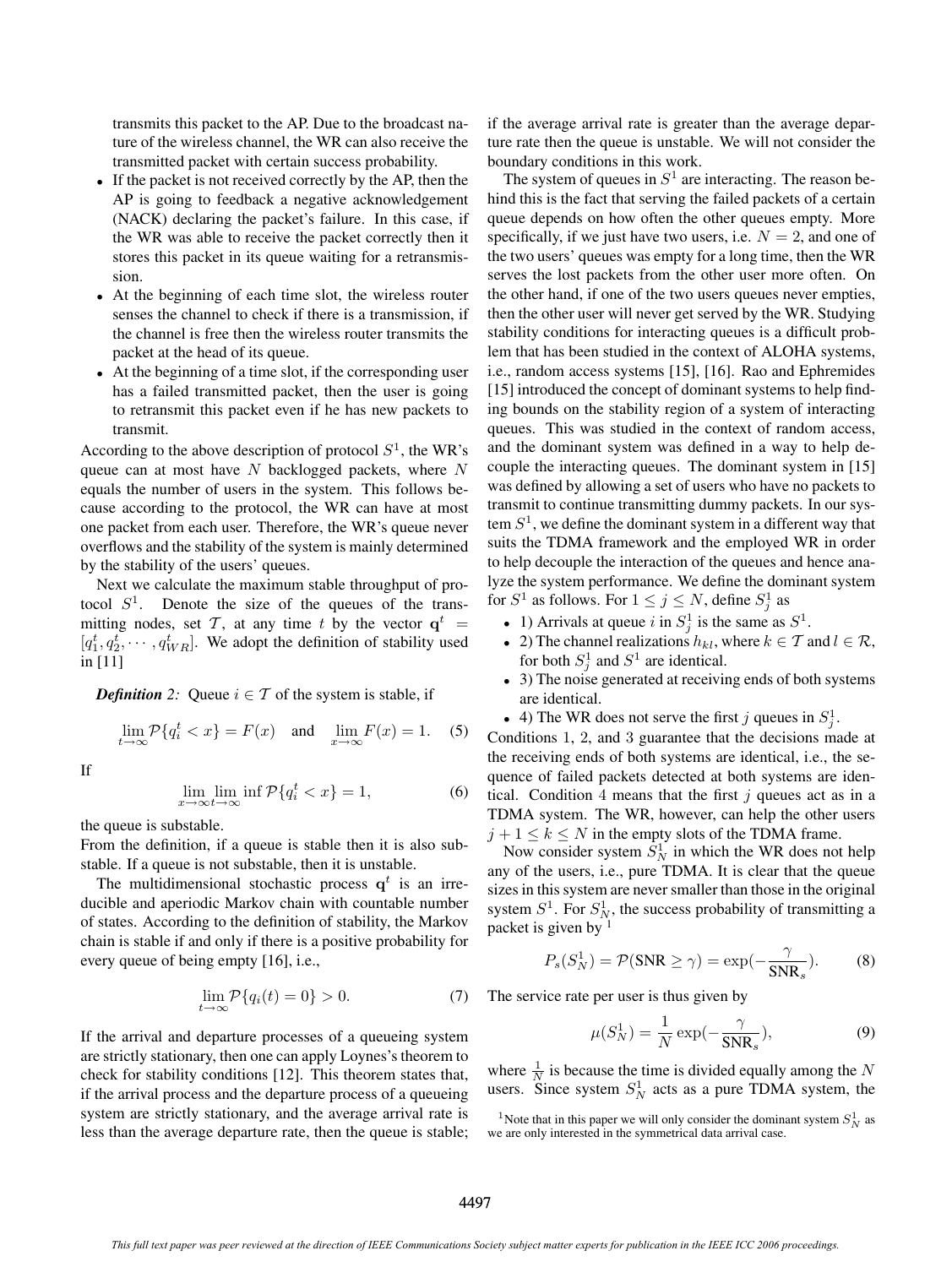queues are decoupled and hence the arrival process and departure process of each of them is strictly stationary. Applying Loynes theorem, the stability condition for  $S_N^1$  is given by  $\lambda/N < \mu(S_N^1)$ , or in other words

$$
\lambda < \exp\left(-\frac{\gamma}{\text{SNR}_s}\right). \tag{10}
$$

Next, let us consider the stability of  $S^1$ . Since  $S^1_N$  as described before dominates  $S^1$ , if  $S^1_N$  is stable then  $S^1$  is also stable. Therefore, for  $\lambda < \exp(-\frac{1}{SNR_s})$  system  $S^1$  is stable. On the other hand, if all the queues in  $S_N^1$  are unstable, then none of these queues ever empty, hence, the WR loses its role and both systems  $S^1$  and  $S_N^1$  are indistinguishable. Therefore, if we have  $\lambda > \exp(-\frac{N}{SNR_s})$  then all the queues in  $S_N^1$ are unstable and accordingly system  $S<sup>1</sup>$  is unstable. Therefore, the maximum stable throughput for system  $S<sup>1</sup>$  can be summarized in the following theorem.

*Theorem 1:* The maximum stable throughput  $\lambda_{MST}(S^1)$ for system  $S<sup>1</sup>$  is equal to that of a pure TDMA system and is given by

$$
\lambda_{MST}(S^1) = \exp(-\frac{\gamma}{\text{SNR}_s}).\tag{11}
$$

Although the maximum stable throughput for system  $S^1$  is equal to that of pure TDMA, we conjecture that the total stability region of a TDMA system is contained inside that of system  $S<sup>1</sup>$ . We will study this in more details in a future work.

# *B. Protocol* S<sup>2</sup>*: Implementation and Analysis*

The main difference between protocols  $S^1$  and  $S^2$  is in the role of the WR and the behavior of the users' regarding their backlogged packets. More specifically, we describe the implementation of  $S^2$  in the following steps. For clarity of presentation, and without loss of generality, let us consider a test user who has a new packet to transmit and who does not have any backlogged packets

- At the beginning of this test user's time slot, the user will transmit the new packet he has and both the WR and the AP receive it. If the packet is received correctly by the AP then it sends back an ACK and the packet is released from both the WR's and the user's queues, otherwise the AP sends back a NACK. In case of the later event, if the WR was able to receive the packet correctly then it stores the packet in its queue and sends back an ACK.
- If an ACK is received back from either the AP or the WR, then the test user releases this packet completely from his queue.
- At the beginning of each time slot, the WR senses the channel to decide whether or not a new transmission is taking place. If not, then the WR transmits the packet at the head of his queue.

• In the next test user's time slot, if the test user has a new packet to transmit then he transmits this packet whether or not he has any backlogged packets stored at the WR.

It is clear from the above description of the protocol implementation that once any packet is received correctly by the AP and/or the WR, then the corresponding user forgets completely about this packet. The packets which have not been correctly received by the AP but correctly received by the WR are the WR responsibility. The WR serves these packets in the empty time slots of the users. One can now figure out the differences between the queues in system  $S^1$  and  $S^2$ :

- i) The WR's queue can grow without limit in  $S^2$  as it can have more than one packet from each user, however, it can not exceed size  $N$  in  $S^1$ .
- ii) The user's queues in  $S^2$  are not interacting as the case in  $S<sup>1</sup>$ . This is because the user forgets about the packets which were received correctly by the WR and they are released from his queue. In other words, servicing the queue of any user depends only on the channel conditions from that user to the AP and WR, and does not depend on the status of the other users' queues.

Now we study the stability of system  $S^2$ . System  $S^2$  is stable if and only if the queues  $\mathbf{q}^t = [q_1^t, q_2^t, \cdot, q_N^t, q_{WR}^t]$  are stable. This means that for stability we require both the  $N$  users' queues and the WR's queue to be stable. Hence, in general, the stability region of the whole system is the intersection of the stability regions of the  $N$  users and the WR. Since in this paper we are only interested in the maximum stable throughput, we will calculate the maximum stable throughput of the N users' queues and the WR queue and find the minimum of both.

First, we calculate the maximum stable throughput of the N users' queues. According to the operation of system  $S^2$ , a user succeeds in transmitting a packet if either the AP or the WR receives this packet correctly. The success probability of a user in  $S^2 P_{s,U}(S^2)$  can thus be calculated as

$$
P_{s,U}(S^2) = \mathcal{P}(E_1 \cup E_2),\tag{12}
$$

where  $E_1$  denotes the event that the WR received the packet successfully, and  $E_2$  denotes the event that the AP received the packet successfully. Similar to the calculations of the success probability of system  $S<sup>1</sup>$ , the success probability of the users in  $S^2$  can be calculated as

$$
P_{s,U}(S^2) = \exp(-\frac{\gamma}{\text{SNR}_s}) + \exp(-\frac{\gamma}{\text{SNR}_{sr}})
$$

$$
-\exp(-\frac{\gamma}{\text{SNR}_s})\exp(-\frac{\gamma}{\text{SNR}_{sr}}).
$$
(13)

The maximum stable throughput of the  $N$  users' queues in  $S^2$  is thus given by

$$
\lambda_{MST}(S^2, U) = \exp(-\frac{\gamma}{\text{SNR}_s}) + \exp(-\frac{\gamma}{\text{SNR}_{sr}})
$$

$$
-\exp(-\frac{\gamma}{\text{SNR}_s}) \exp(-\frac{\gamma}{\text{SNR}_{sr}}).
$$
(14)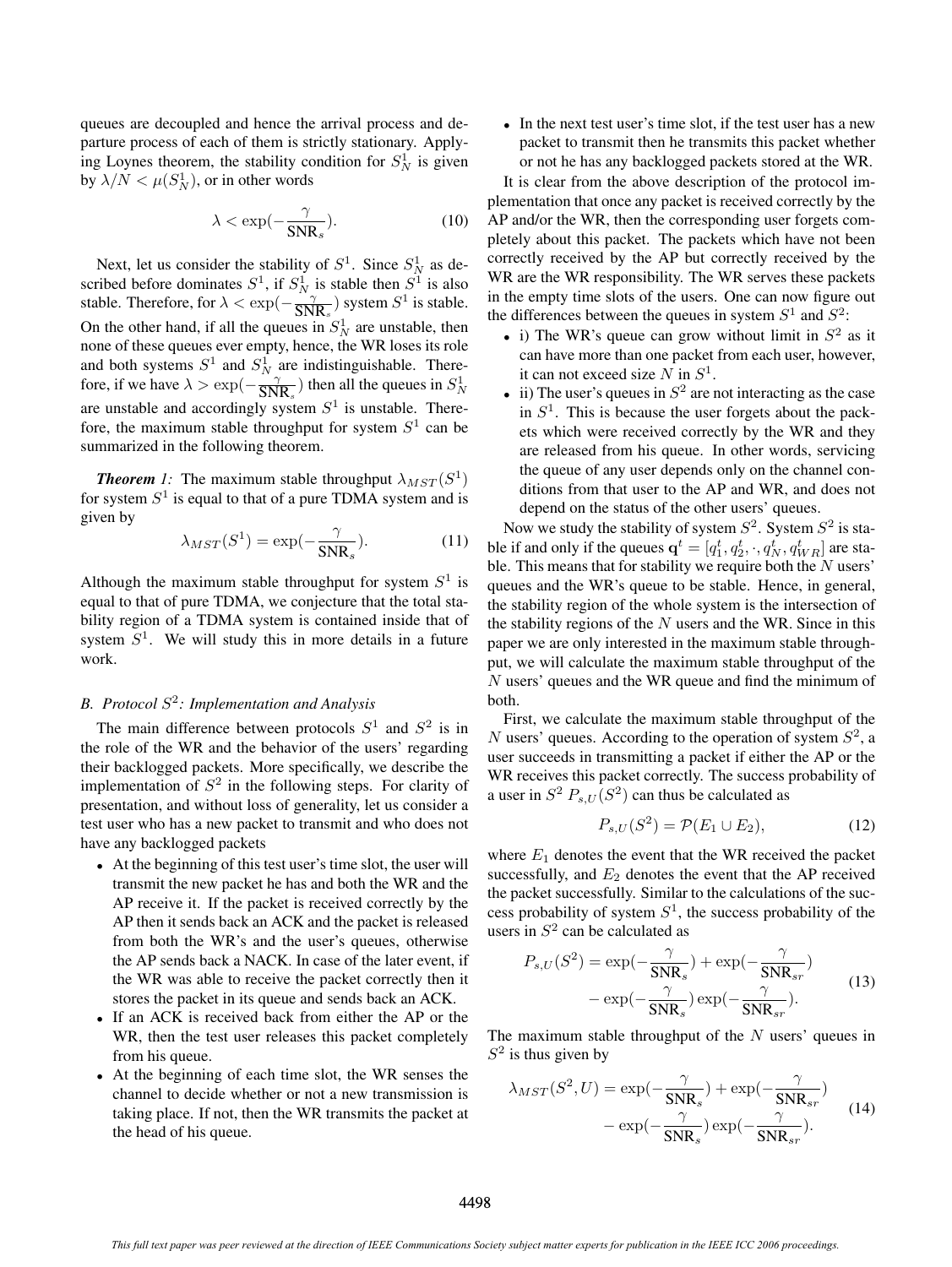Now, we calculate the maximum stable throughput of the WR. The arrival rate to the WR depends on the packets transmitted by the users and not successfully received by the AP given that the WR was able to correctly receive them. Therefore, the arrival rate to the wireless router per TDMA frame is given by

$$
\lambda_{WR} = \frac{\lambda}{P_{s,U}(S^2)} \left( 1 - \exp(-\frac{\gamma}{\text{SNR}_s}) \right) \exp(-\frac{\gamma}{\text{SNR}_{sr}}),\tag{15}
$$

where  $\lambda/P_{s,U}(S^2)$  accounts for the probability of having the users' queues not empty, i.e., has a packet to transmit;  $\lambda$  is the total arrival rate for the  $N$  users in the system. The service rate of the WR depends on when the N users queues are empty. The probability of having a user empty is given by [18]

$$
\mathcal{P}(\text{empty user}) = 1 - \frac{\lambda}{N\mu(S^2, U)},\tag{16}
$$

where  $\lambda/N$  is the arrival rate per user, and  $\mu(S^2, U)$  is the service rate per user and is given by

$$
\mu(S^2, U) = \frac{1}{N} P_{s,U}(S^2),\tag{17}
$$

where  $P_{s,U}(S^2)$  is the success probability of a user and is defined in (13). Now, we calculate the average service rate of the WR. The WR services the lost packets in the empty time slots available, and this happens with rate

$$
\mu_{WR} = (1 - \frac{\lambda}{P_{s,U}(S^2)}) \exp(-\frac{\gamma}{\text{SNR}_r}).
$$
 (18)

which is the average number of empty time slots per frame multiplied by the probability of successfully transmitting a packet from the WR to the AP. It could be shown that a sufficient condition for the stability of the WR's queue is that its arrival rate is less than its average success probability [15]. Hence, the maximum stable throughput for the WR satisfies the following inequality

$$
\frac{\lambda}{P_{s,U}(S^2)} \left(1 - \exp(-\frac{\gamma}{\text{SNR}_s})\right) \exp(-\frac{\gamma}{\text{SNR}_{sr}}) < \frac{\lambda}{(1 - \frac{\lambda}{P_{s,U}(S^2)})} \exp(-\frac{\gamma}{\text{SNR}_r})
$$
\n(19)

Solving the above inequality, the maximum stable throughput for the WR can be given by

$$
\lambda_{MST}(S^2, WR) = \frac{\exp(-\frac{\gamma}{\text{SNR}_r}) P_{s,U}(S^2)}{\Phi}, \quad (20)
$$

in which

$$
\Phi = \exp(-\frac{\gamma}{\text{SNR}_r}) + \exp(-\frac{\gamma}{\text{SNR}_{sr}}) \left(1 - \exp(-\frac{\gamma}{\text{SNR}_s})\right),\tag{21}
$$

where  $P_{s,U}(S^2)$  is given by (13).

Having calculated the maximum stable throughput of the users and WR in system  $S^2$ , given by (14) and (20), respectively, the maximum stable throughput of system  $S^2$  is specified by the following theorem.

*Theorem 2:* The maximum stable throughput for system  $S<sup>2</sup>$  is determined by the minimum of the maximum stable throughputs of the users' queues and the WR as follows

$$
\lambda_{MST}(S^2) = \min\left(\lambda_{MST}(S^2, U), \lambda_{MST}(S^2, WR)\right). \tag{22}
$$

where  $\lambda_{MST}(S^2, U)$  is the maximum stable throughput of the users' queues and is specified in (14), and  $\lambda_{MST}(S^2, WR)$  is the maximum stable throughput of the WR and is specified in  $(20)$ .

# IV. NUMERICAL RESULTS AND CONCLUSIONS

) hence, reducing the role of the relay. This can be thought of We plot the analytical expressions derived for the maximum stable throughput for some practical systems values. The relay is taken at half the distance between the user and the AP, and the propagation constant is equal to 3. For a  $N = 10$ users system and for a SNR threshold of  $\gamma = 3,10$ dB, Fig. 1 depicts the comparison between the maximum stable throughput of the users' queues and the WR's queue. The figure reveals that the WR's queue is the bottleneck for system  $S<sup>2</sup>$  and not the users. Fig. 2 depicts the maximum stable throughput for systems  $S^1$  and  $S^2$ . Note that system  $S^1$  is identical to a TDMA system for the symmetrical case only. This figure reveals that the maximum stable throughput for system  $S^2$  is significantly larger than that of system  $S^1$  or equivalently TDMA. For some SNR values, there is a 150% increase in the Maximum stable throughput via employing system  $S^2$  over  $S^1$  or TDMA. Note also from Fig. 2 that by decreasing the SNR threshold to  $3dB$ , which means a receiver with much more powerful signal processing capabilities, the gap between the maximum stable throughput of systems  $S<sup>2</sup>$  and pure TDMA reduces. This is due to the fact that by increasing the complexity of the receiver architecture or the applied signal processing and coding techniques in the signal design, the probability of losing a packet decreases, as a tradeoff between the MA and physical layer capabilities which emphasizes the importance of the cross-layer design framework for wireless networks..

In this paper, we have introduced a new approach for designing multiple-access protocols for relay-based wireless networks. The new approach employs the relay in utilizing the empty time slots in a TDMA frame to forward the packets failed in previous transmissions. This improves the utilization of channel resources which are otherwise wasted under a pure TDMA framework. The proposed approach also provides spatial diversity by allowing spatially separated terminals in forwarding the data. We proposed two practical